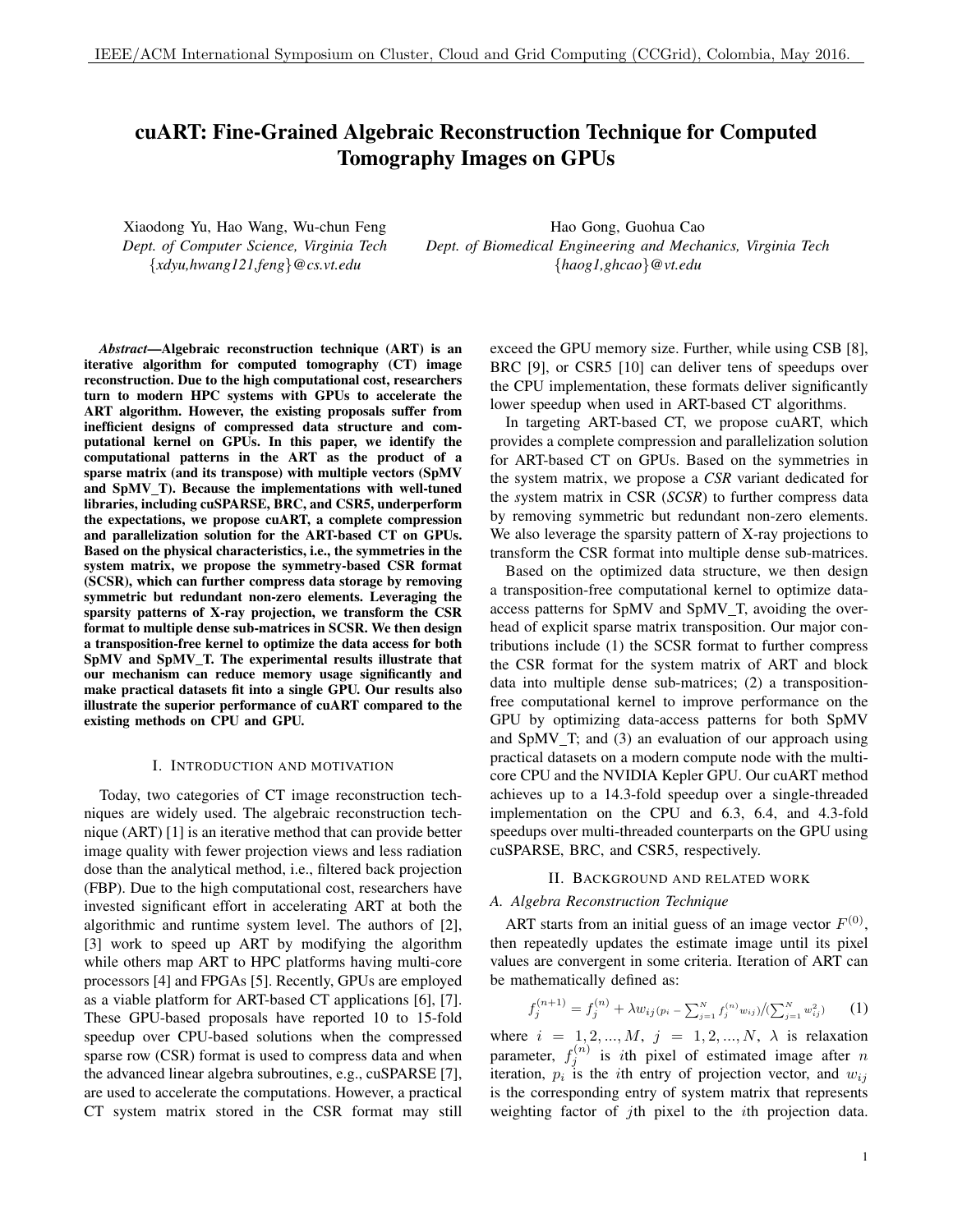Equation (1) shows each ART iteration will update the whole estimate image based on the corresponding ray and projection data; and the major computational part is the

matrix-vector multiplication, i.e. 
$$
\sum_{j=1}^{N} f_j^{(n)} w_{ij}.
$$

# *B. Sparse Matrix Compression and SpMV*

The system matrix is sparse because most weighting factors are zero. Sparse matrix compression and SpMV computation have been extensively studied over the past years. The compressed sparse row (CSR) format is one of the most widely-used formats that compresses matrix in rowmajor format and stores non-zero elements into contiguous locations. It consists of three vectors — *val*, *col idx* and *row\_ptr* — to store non-zero elements, corresponding column indices, and offsets of rows, respectively. Figure 1 (a)- (b) show an example of the CSR format. Although CSR is memory-efficient for only storing non-zero elements, it is not computational efficient, because it requires indirect addressing steps to get each non-zero elements. Other CSR variants include BRC [9], CSR5 [10], and CSB [8]. Although these variants optimize for storage and leverage hardware features of the CPU and GPU to improve the performance of SpMV, they do *not* take any specific sparsity structure into consideration.

# *C. GPU and GPU-based CT*

In recent years, graphics processing units (GPUs) have been used to accelerate many scientific applications, e.g., [11]–[14]. Some researchers have also studied the CT image reconstruction on GPUs. For example, Zhao et al. [6] proposed a CUDA-based GPU approach with empty space skipping and multi-resolution techniques. This method calculated the weighting factors on the fly, and hence, suffered heavy computational overhead. Liu et al. [7] accelerated SART with cuSPARSE after compressing the system matrix into the CSR format. They reported that the GPU implementation was 10-fold faster than the single-threaded version on CPU at the computational kernel level. However, these reported speedup was much lower than those claimed in other sparse applications accelerated by cuSPARSE. As a result, there are potential opportunities to optimize such an application on GPU by leveraging application traits.

# III. CUART DESIGN

# *A. Symmetry-Based System Matrix Compression*

Even though CSR is one of the most efficiently compressed formats for a sparse matrix, the data size of CT system matrix in CSR may still be much larger than the memory capacity of a commodity GPU. This motivates us to further reduce the size of system matrix by leveraging the physical characteristics of the CT scan. Specifically, we find that the X-rays may have two kinds of symmetries: *reflection symmetry* and *rotational symmetry*. Figure 2 demonstrates the symmetries among the views of X-rays: the views at position  $v_1$  and  $v_3$  visually have reflection symmetry, while the views at position  $v_2$  and  $v_4$  have rotational symmetry.

Consequently, we propose a symmetry-based CSR (SCSR). For SCSR, we first equally divides the working area into eight zones. Only rows coming from views within one zone need to be stored, and rows that come from views within any other zone can be obtained on the fly, i.e., their numerical values are the same as the stored ones following the mapping rules. Assuming an image is  $n \times n$  and in a coordinate system, as shown in Figure 2; the rays within zone II are reflection symmetric to the corresponding rays in zone I, while the rays within zone III are rotationally symmetric to the rays in zone I. A pixel having the coordinate  $(x_1, y_1)$  (we denote its index as  $I_1 = ny_1 + x_1$ ) should have corresponding pixels defined by the mapping rules:

$$
\begin{cases}\nI_2 = ny_2 + x_2 = n(n - y_1) + x_1: \text{reflection sym} \\
I_3 = ny_3 + x_3 = n(n - x_1) + y_1: \text{rotational sym}\n\end{cases}
$$
\n(2)

Hence we only need to store the rows coming from the views in zone I, compute indices of elements from all other rows on the fly, and then get their values. Applying this symmetry-based compression on CSR reduces memory usage to  $\frac{1}{8}$  of traditional CSR.

## *B. Sparsity-Specific Blocking*

With real image data, the longest row may have four times as many non-zero elements than others, and the distribution of non-zero elements in CSR format is irregular. In SCSR, we leverage the sparsity patterns of the system matrix to group data into multiple dense blocks.

We exploit a *global-level blocking* method to transform CSR data into dense sub-matrices. Figure 1 shows the schematic diagram of the global-level blocking. Figure 1(a) is the original system matrix, and Figure 1(b) is the corresponding CSR format. Figure 1(c) shows the rearranged non-zero elements from (b), after shifting them to the left and sorting on rows. After that, we pair rows by using the following rule: we pair the first row to the last row, the second row to the second last row, and so on. Then we concatenate each pair and pad them with zeros to get the dense matrix shown in Figure 1(d). Finally, we group non-zero elements to three dense sub-matrices, as shown in Figure 1(f):  $Sub\_SM_1$ ,  $Sub\_SM_2$ , and  $Sub\_SM_3$ . Only  $Sub\_SM_2$  and  $Sub\_SM_3$  have slight padding data; only non-zero elements in a row of  $Sub\_SM_2$  may come from different rows of the system matrix. We use an additional bitmask matrix to record the junction point, where the 1 bit indicates the change of the row ids and the 0 bit indicates the consistent row ids. For example, in the second row  $Sub\_SM_2$  of Figure 1(f), "1" comes from a different row with "7" and "8", then the corresponding bitmask is 010. Figure 1(e) is a permutation step that make elements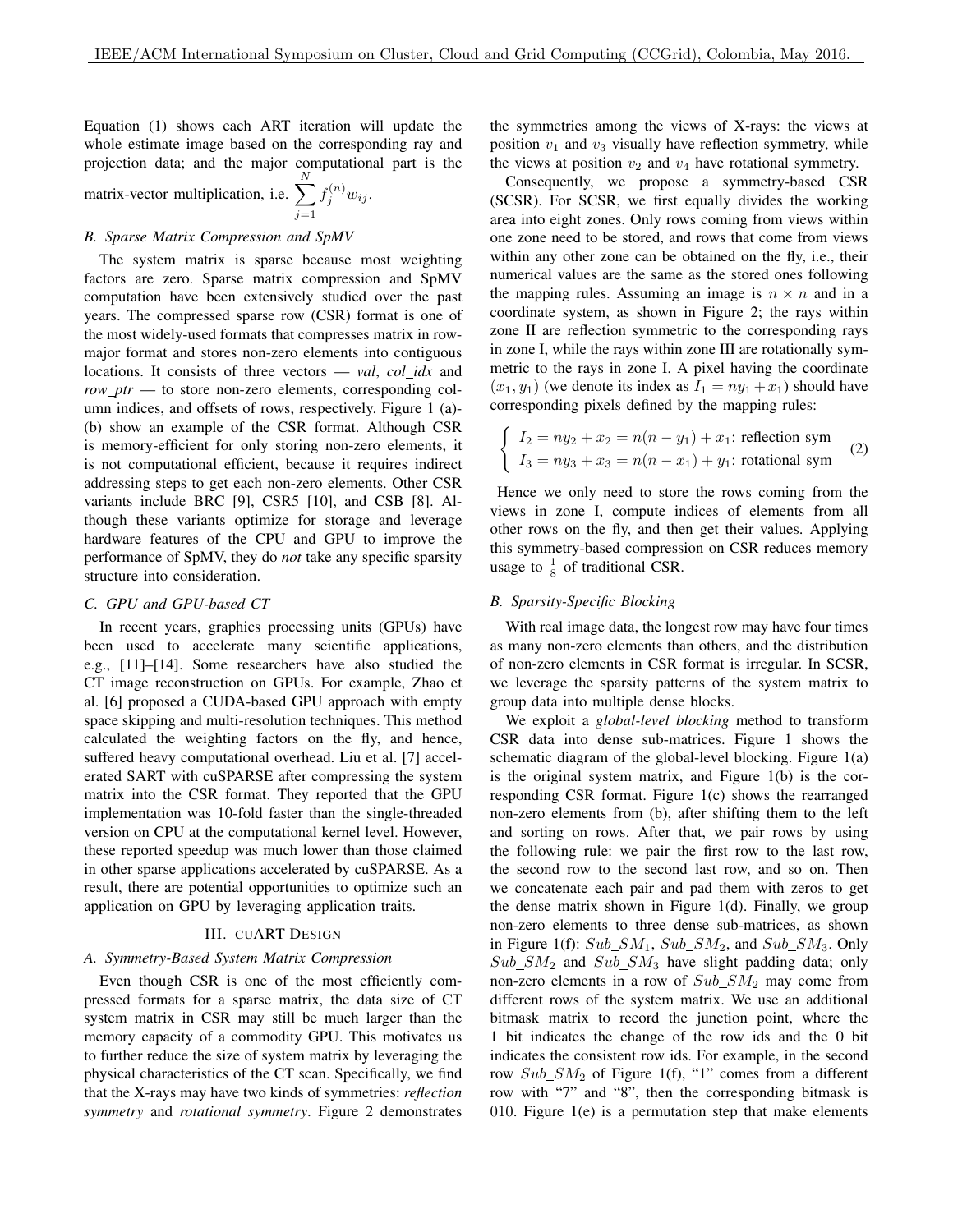

Figure 1. Schematic diagram of CSR to dense matrix based on global sparsity pattern of CT system matrix. White entries are zero paddings, numbers are column indices.



Figure 2. Schematic diagram of views/X-rays symmetries.

in a same column have different values to avoid atomic operations in SpMV\_T.

Compared to BRC and CSR5, our blocking scheme can reduce the overhead of atomic operations due to the grouping of non-zeros into three dense matrices. In addition, our padding overhead is less than BRC. Our SCSR does not need additional addressing steps, since compressed rows can be directly mapped from the original row indexes. Lastly only one-third of the sub-matrices, i.e.,  $Sub\_SM_2$ , needs the bitmask. This method has the least control divergence because each row of  $Sub\_SM_2$  has at most one junction point.

# *C. GPU Kernel for ART*

Figure 3(a) illustrates the memory layout of the dense sub-matrix  $Sub\_SM_3$  (assume the size of this dense matrix is  $p * q$ ) and the data-access pattern using multiple GPU threads for SpMV. Each thread is assigned to compute the product of one row and the vector  $x$ . This one-thread-toone-row mapping can fully utilize the hardware resource. As shown in Figure  $3(a)$ , thread 2 handles row 2 in the dense sub-matrix. The values in the corresponding locations of  $x$ are calculated by using the column index. The products are accumulated and stored to the result vector  $y$  at the position equal to row 2 in this case.

When we process SpMV T, we do not need to change the data layout. Figure 3(b) illustrates the data-access pattern for SpMV\_T. Each thread still processes a compressed row. However, instead of accumulating the element-wise products



Figure 3. Data-access pattern for (a) SpMV and (b) SpMV\_T.

within each thread, threads need to accumulate the product to the corresponding entry in vector  $y'$ , whose address is the same to the column index. For example, thread 2 multiplies  $w_{2j}$  by  $s_2$  and accumulates products to  $y'_2$ . Because we permute data inside each row to make the non-zero elements have different original column-index in one column, e.g., the first column has the value "11", "2", "9", "3", and so on, different threads accumulate the products to different positions in  $y'$  at the same time. Hence, we can eliminate or fully avoid the overhead of atomic operations.

# IV. EVALUATION

We evaluate cuART on an Intel Xeon E5-2697 multi-core CPU running at 2.70GHz with 64GB main memory and a NVIDIA Tesla K20x GPU. The GPU has 2688 CUDA cores and 6GB GDDR5 global memory. Our experimental data comes from *Shepp-Logan phantom* [15] and has 1024×1024 and  $512 \times 512$  images. The experimental parameters of the CT device are set to 720 views and 1024 rays per view. When using the CSR format, we need 11.97GB of memory, which exceeds the global memory size of GPU. As a result, for implementations that use CSR, BRC, and CSR5 on GPU, we have to partition the test data into multiple blocks and pipeline the GPU computation and the data transfer on PCI-e. The explicit transposition from CSR to CSC for SpMV\_T adversely impacts the performance because we have to pipeline the GPU computation with the data transfer on two compressed matrices.

We first compare cuART with the single-threaded implementation on CPU and the parallel implementations on GPU using CSR (cuSPARSE), BRC, and CSR5, respectively. All counterparts use the *csr2csc* function in cuSPARSE to transpose the system matrix explicitly for SpMV T.